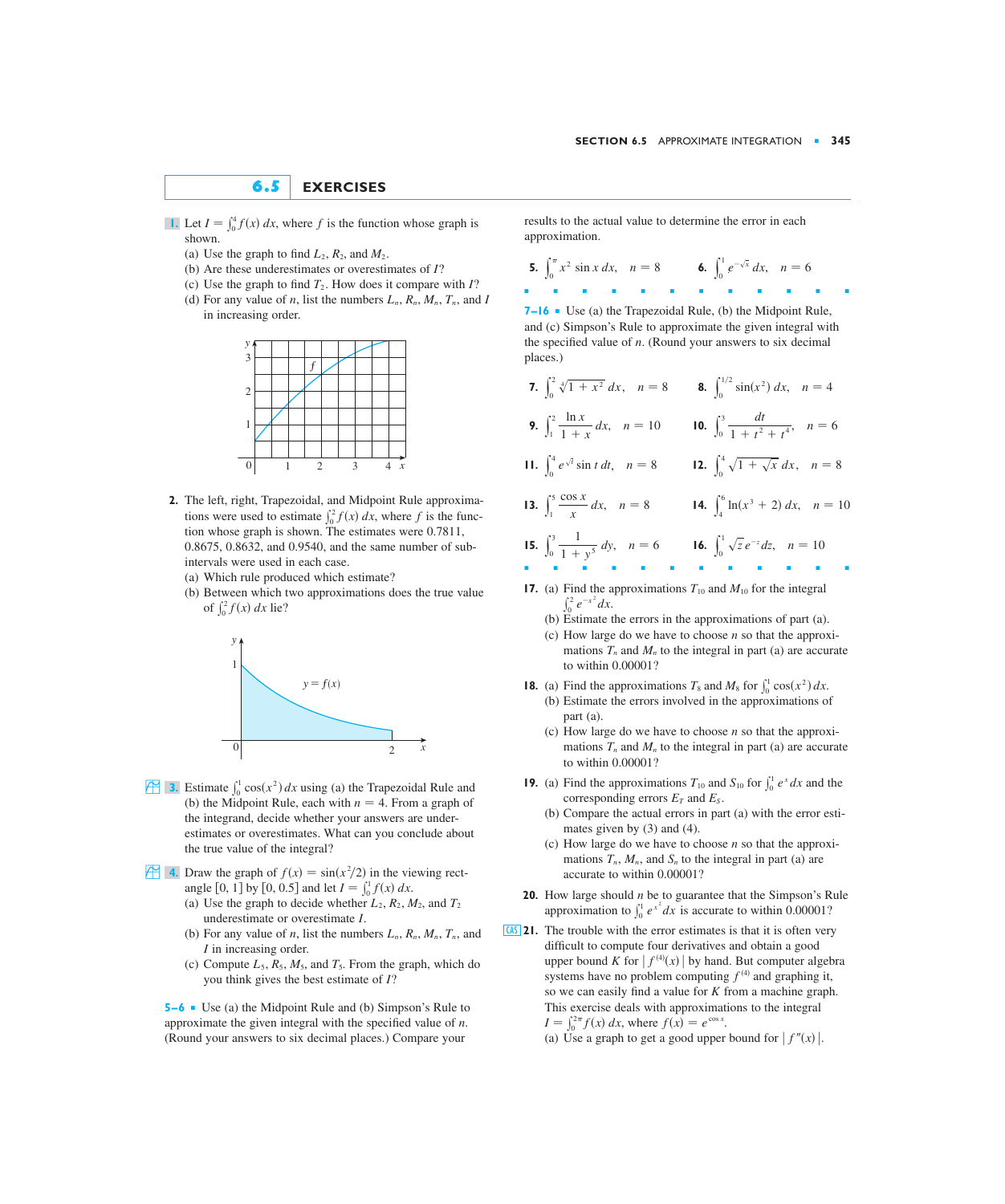- (b) Use  $M_{10}$  to approximate *I*.
- (c) Use part (a) to estimate the error in part (b).
- (d) Use the built-in numerical integration capability of your CAS to approximate *I*.
- (e) How does the actual error compare with the error estimate in part (c)?
- (f) Use a graph to get a good upper bound for  $|f^{(4)}(x)|$ .
- (g) Use  $S_{10}$  to approximate *I*.
- (h) Use part (f) to estimate the error in part  $(g)$ .
- (i) How does the actual error compare with the error estimate in part (h)?
- (j) How large should  $n$  be to guarantee that the size of the error in using  $S_n$  is less than  $0.0001$ ?

**22.** Repeat Exercise 21 for the integral  $\int_{-1}^{1} \sqrt{4 - x^3} dx$ . **(AS) 22.** Repeat Exercise 21 for the integral  $\int_{-1}^{1} \sqrt{4 - x^3} dx$ 

- **23.** Find the approximations  $L_n$ ,  $R_n$ ,  $T_n$ , and  $M_n$  to the integral  $\int_0^1 x^3 dx$  for  $n = 4, 8$ , and 16. Then compute the corresponding errors  $E_L$ ,  $E_R$ ,  $E_T$ , and  $E_M$ . (Round your answers to six decimal places. You may wish to use the sum command on a computer algebra system.) What observations can you make? In particular, what happens to the errors when  $n$  is doubled?
- **24.** Find the approximations  $T_n$ ,  $M_n$ , and  $S_n$  to the integral  $\int_{-1}^{2} xe^{x} dx$  for  $n = 6$  and 12. Then compute the corresponding errors  $E_T$ ,  $E_M$ , and  $E_S$ . (Round your answers to six decimal places. You may wish to use the sum command on a computer algebra system.) What observations can you make? In particular, what happens to the errors when  $n$  is doubled?
- **25.** Estimate the area under the graph in the figure by using (a) the Trapezoidal Rule, (b) the Midpoint Rule, and (c) Simpson's Rule, each with  $n = 4$ .



**26.** A radar gun was used to record the speed of a runner during the first 5 seconds of a race (see the table). Use Simpson's Rule to estimate the distance the runner covered during those 5 seconds.

| t(s)     | v(m/s) | t(s) | v(m/s) |
|----------|--------|------|--------|
| $\Omega$ | 0      | 3.0  | 10.51  |
| 0.5      | 4.67   | 3.5  | 10.67  |
| 1.0      | 7.34   | 4.0  | 10.76  |
| 1.5      | 8.86   | 4.5  | 10.81  |
| 2.0      | 9.73   | 5.0  | 10.81  |
| 2.5      | 10.22  |      |        |
|          |        |      |        |

(b) Use  $M_{10}$  to approximate *I*. **27.** The graph of the acceleration  $a(t)$  of a car measured in ft/s<sup>2</sup> is shown. Use Simpson's Rule to estimate the increase in the velocity of the car during the 6-second time interval.



**28.** Water leaked from a tank at a rate of  $r(t)$  liters per hour, where the graph of  $r$  is as shown. Use Simpson's Rule to estimate the total amount of water that leaked out during the first six hours.



The table (supplied by San Diego Gas and Electric) gives the power consumption in megawatts in San Diego County from midnight to 6:00 AM on a day in December. Use Simpson's Rule to estimate the energy used during that time period. (Use the fact that power is the derivative of energy.) **29.**

|      | $\boldsymbol{P}$ |      | $\boldsymbol{P}$ |
|------|------------------|------|------------------|
| 0:00 | 1814             | 3:30 | 1611             |
| 0:30 | 1735             | 4:00 | 1621             |
| 1:00 | 1686             | 4:30 | 1666             |
| 1:30 | 1646             | 5:00 | 1745             |
| 2:00 | 1637             | 5:30 | 1886             |
| 2:30 | 1609             | 6:00 | 2052             |
| 3:00 | 1604             |      |                  |
|      |                  |      |                  |

**30.** Shown is the graph of traffic on an Internet service provider's T1 data line from midnight to  $8:00$  AM.  $D$  is the data throughput, measured in megabits per second. Use Simpson's Rule to estimate the total amount of data transmitted during that time period.